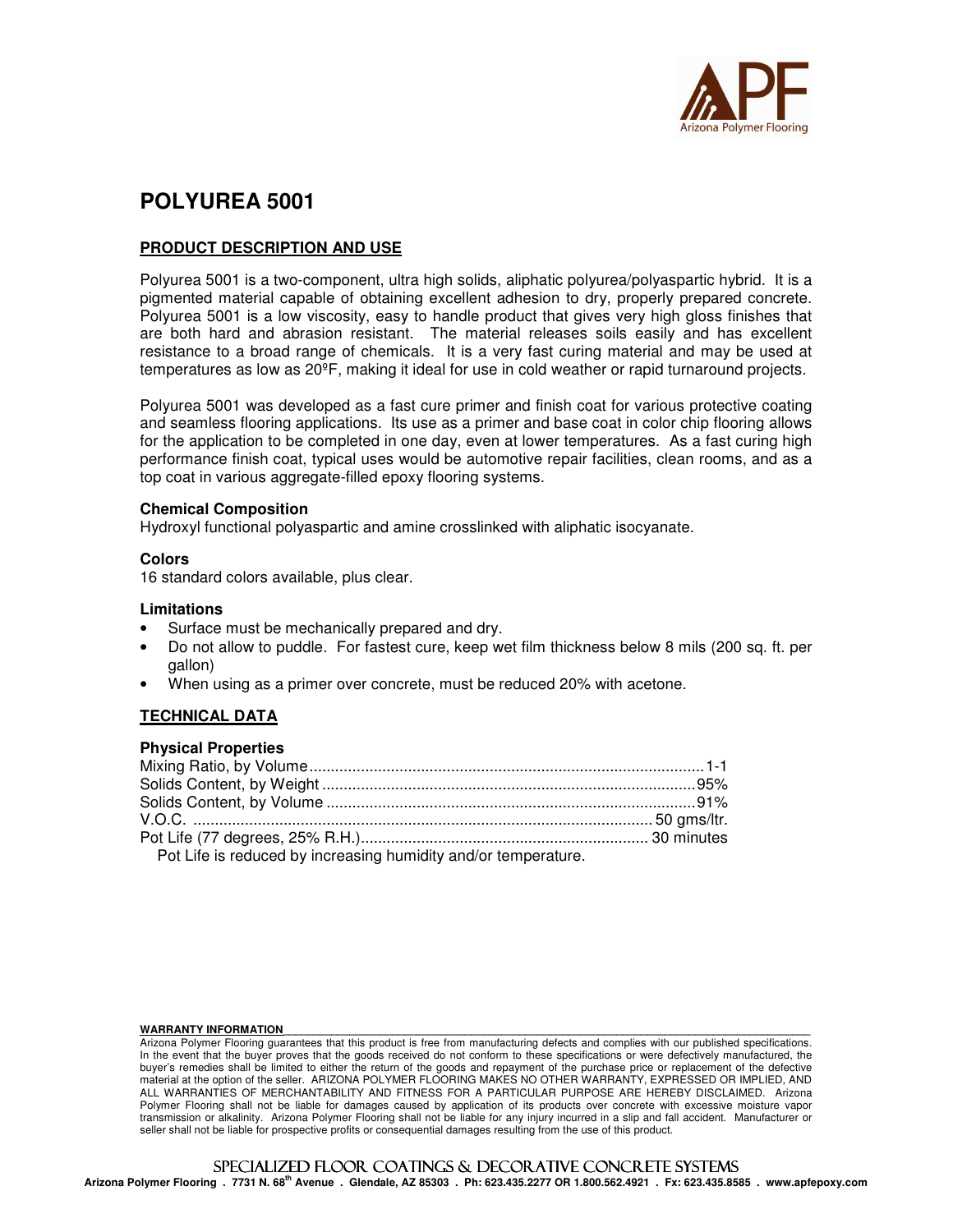# **Physical Properties (Cont'd.)**

| Dry Times (77°F, 25% R.H.)        |
|-----------------------------------|
|                                   |
|                                   |
| Vehicle Traffic 24 hours          |
| Full Chemical Resistance 72 hours |
| Dry Times (30°F, 25% R.H.)        |
| Dry to Touch90 minutes            |
|                                   |
| Vehicle Traffic 48 hours          |
| Full Chemical Resistance 72 hours |

#### **Performance Properties**

| Tabor Abrasion (1000 gm. load 1,000 cycles, CS17 wheel) 42 mg loss |  |
|--------------------------------------------------------------------|--|

#### **CHEMICAL AND STAIN RESISTANCE (ASTM D-1308 24 HOUR IMMERSION)**

# **GENERAL INFORMATION**

#### **Moisture Vapor Emissions/Alkalinity Precautions**

All interior concrete floors not poured over an effective moisture vapor retarder are subject to possible moisture vapor transmission and related high levels of alkalinity that may lead to blistering and failure of the coating system. It is the coating applicator's responsibility to conduct calcium chloride and relative humidity probe testing to determine if excessive levels of vapor emissions or alkalinity are present before applying any coatings. These test kits are available from APF. Arizona Polymer Flooring and its sales agents will not be responsible for coating failures due to undetected moisture vapor emissions or related high levels of alkalinity.